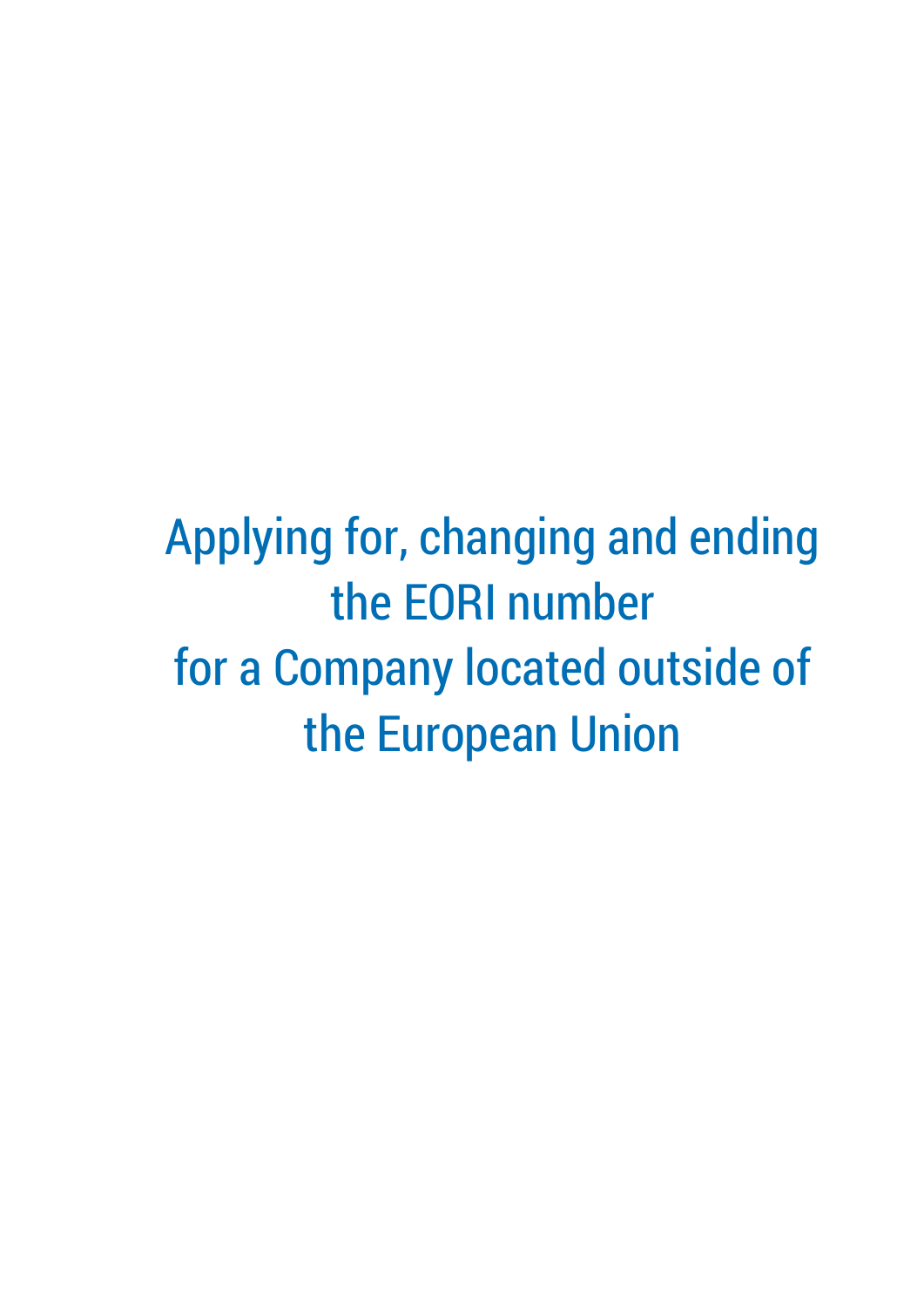# **Content**

| 1.1. A person has not been issued VAT numbers in other countries of the European Union  5 |  |
|-------------------------------------------------------------------------------------------|--|
| 1.2. A person has been issued VAT numbers in other countries of the European Union6       |  |
|                                                                                           |  |
| 2.1. A person has not been issued VAT numbers in other countries of the European Union 10 |  |
| 2.2. A person has been issued VAT numbers in other countries of the European Union12      |  |
|                                                                                           |  |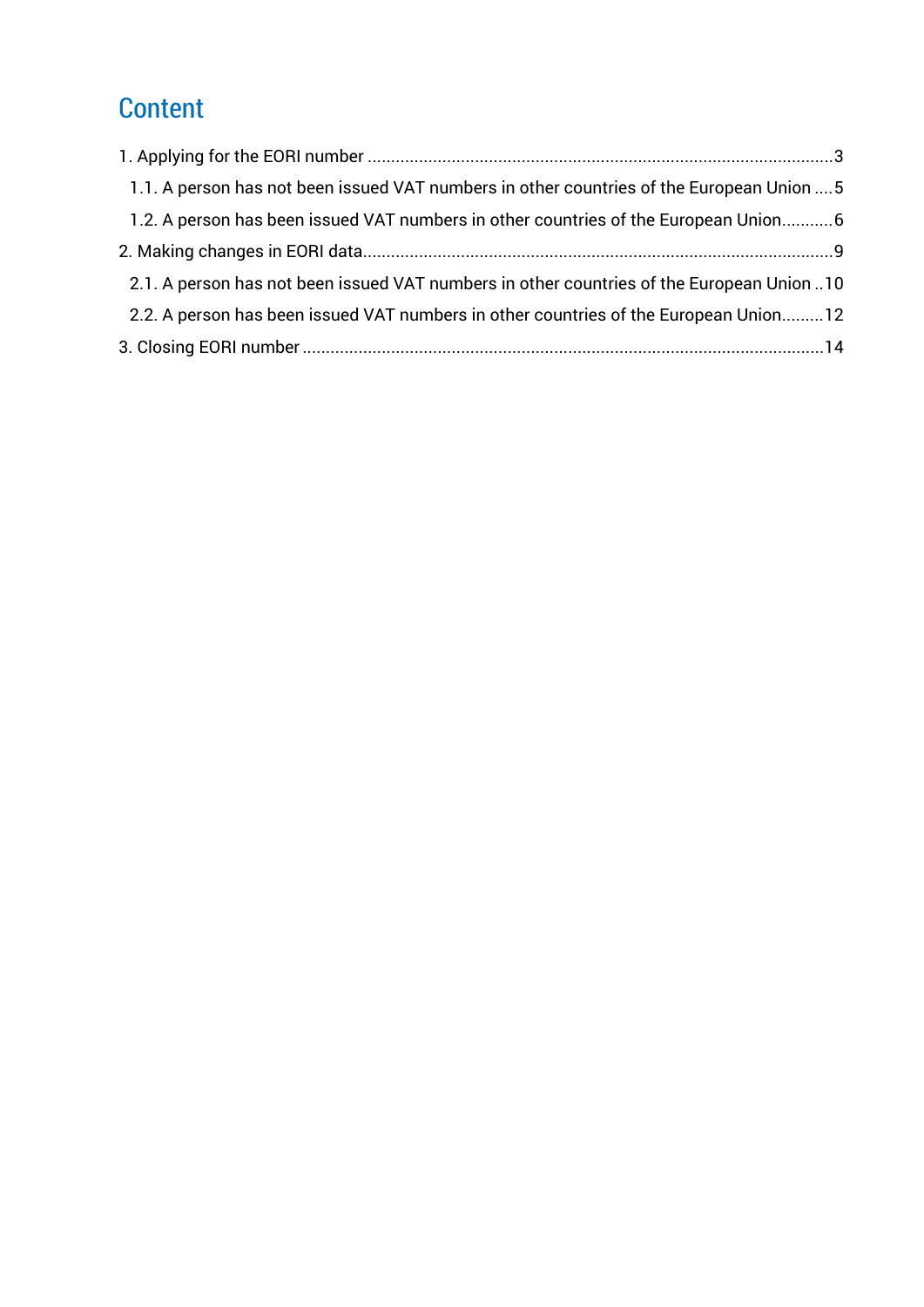# <span id="page-2-0"></span>1. Applying for the EORI number

In order to get the EORI number, an electronic application should be filed at the e-MTA. The form of the application is pre-populated.

> An E-resident from the European Union, who has been issued a personal identification number, should apply for an EORI number from his home country.

One single person can only have one (valid) EORI number, and this unique number should be used in all customs related activities on the territory of the European Union and in other operations related to customs.

Application forms submitted electronically are pre-populated with known data. If you need to make changes in the pre-populated data, you should make changes in them before applying for the EORI number.

In order to change pre-populated data, you should change the data registered at the Register of Taxable Persons.

Contact details are general contact details submitted to the Estonian Tax and Customs Board by a person via the e-MTA.

In order to change contact details, enter e-MTA and choose "Settings" > "Contact details". Whenever required, you can send an e-mail via the e-MTA communication module. In order to do that, enter e-MTA and choose from the menu "Communication" > "Correspondence".

In order to apply for the EORI number, enter e-MTA and choose from the menu "Customs" > "Rights and obligations" > "Economic operators registration and identification number (EORI)".

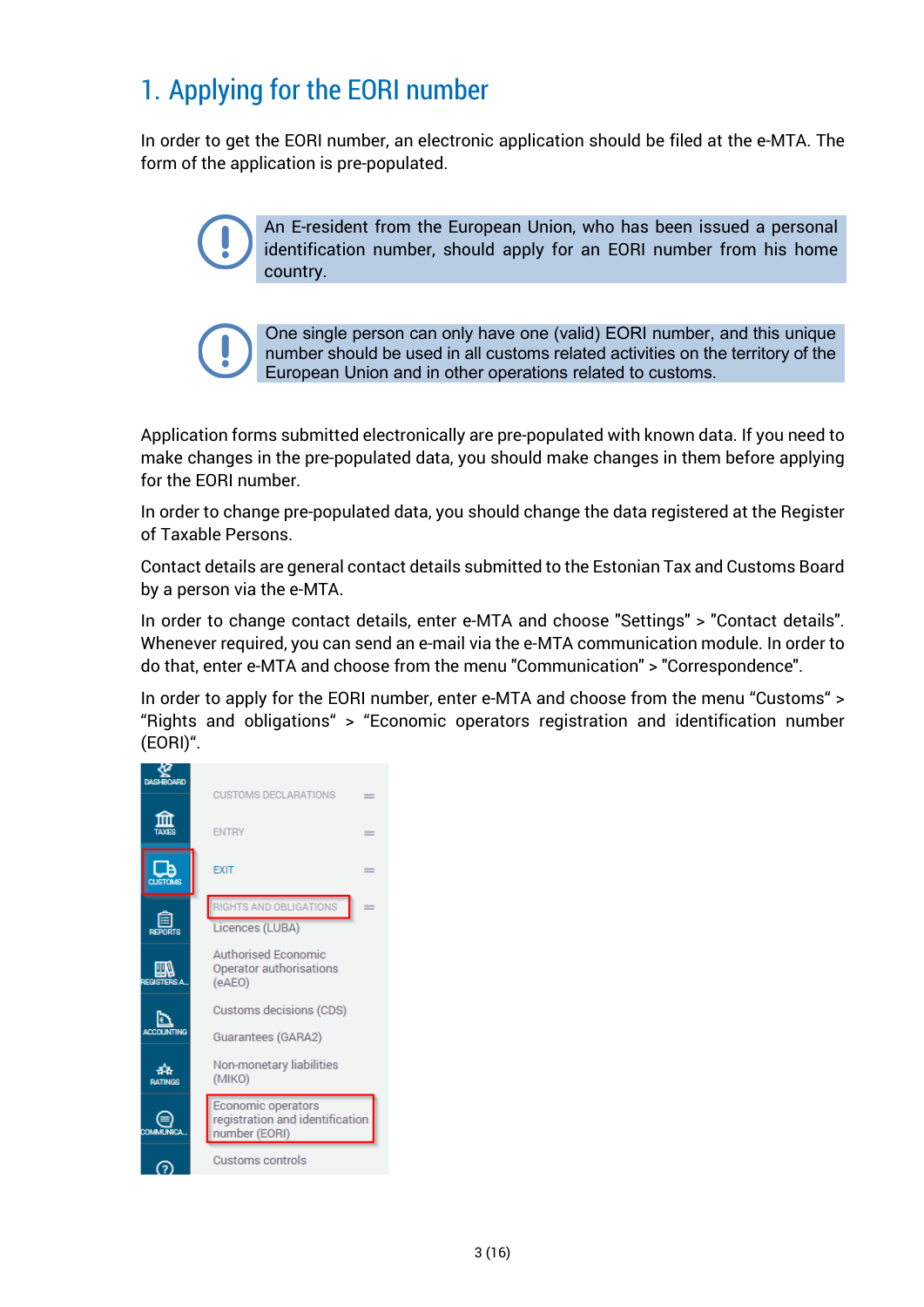The page with EORI opens up. In order to apply for the EORI number, press the "New application" button.

| <b>EORI</b>                                                                                                                                                                                                                                                                                                                                                                    |
|--------------------------------------------------------------------------------------------------------------------------------------------------------------------------------------------------------------------------------------------------------------------------------------------------------------------------------------------------------------------------------|
| Here you can submit the applications for EORI number or terminating EORI number and change the data on applications. EORI number is mandatory for foreign trade enterprises for import,<br>transit, export or other customs proceedings within the customs territory of the EU. EORI number has to be applied for before starting customs proceedings.<br><b>C</b> Uus taotlus |
| - Current status                                                                                                                                                                                                                                                                                                                                                               |
| <b>STATE CONTINUES IN STREET</b><br>Teil ei ole kehtivat EORI numbrit                                                                                                                                                                                                                                                                                                          |

The page for entering the data required for applying for the EORI number opens up. Personal data are pre-populated with the data about a non-resident contained in the Register of Taxable Persons.

You can make changes in the following data: "Estonian VAT number", "Code of principal economic activity", "Customs ID number of a person of non-EU member state", "Street, house number and apartment number", "Postal code", "Rural municipality / city", "Country", and "Founded on the customs territory of EU".

Answer the question whether or not you agree to the disclosure of your data in the event of searching for your EORI number via the homepage of the European Commission. In order to do that, choose "Yes, I agree" or "No, I do not agree" from the pull-down menu next to the relevant field. Also indicate the address, contact information and name of a contact person.

| Name                                                    |                                                                                               |                |
|---------------------------------------------------------|-----------------------------------------------------------------------------------------------|----------------|
| Registry code                                           |                                                                                               |                |
| Estonian VAT number                                     |                                                                                               |                |
| Date of establishment                                   |                                                                                               |                |
|                                                         |                                                                                               |                |
| Code of principal economic activity                     |                                                                                               |                |
| Customs ID number of a person of non-EU<br>member state |                                                                                               |                |
| Street, house number and apartment<br>number            |                                                                                               |                |
| Postal code                                             |                                                                                               |                |
| Rural municipality / city                               | <b>THE UP</b>                                                                                 |                |
| Country                                                 | 00<br>companies and in                                                                        |                |
| Do you agree to disclose your<br>$\circ$<br>data?       | $\circ$ -<br>Yes, I agree.                                                                    |                |
|                                                         | Yes, I agree.                                                                                 |                |
| E Contact information                                   | No, I do not agree.                                                                           |                |
| Street, house number and apartment<br>number            | <b>Gilbert Card</b>                                                                           |                |
| Postal code                                             | ٠                                                                                             |                |
| Rural municipality / city                               | <b>Telephone</b>                                                                              |                |
| Country                                                 | $\otimes$<br>w                                                                                |                |
| Phone number<br>$\odot$                                 |                                                                                               |                |
| Fax number<br>$\odot$                                   |                                                                                               |                |
| Email address                                           |                                                                                               |                |
| Name of contact person                                  |                                                                                               |                |
|                                                         |                                                                                               |                |
|                                                         |                                                                                               |                |
|                                                         | If you have VAT numbers issued in other EU Member States, please add them to the application. | New number     |
|                                                         |                                                                                               |                |
| Back                                                    |                                                                                               | Save<br>Submit |
|                                                         |                                                                                               |                |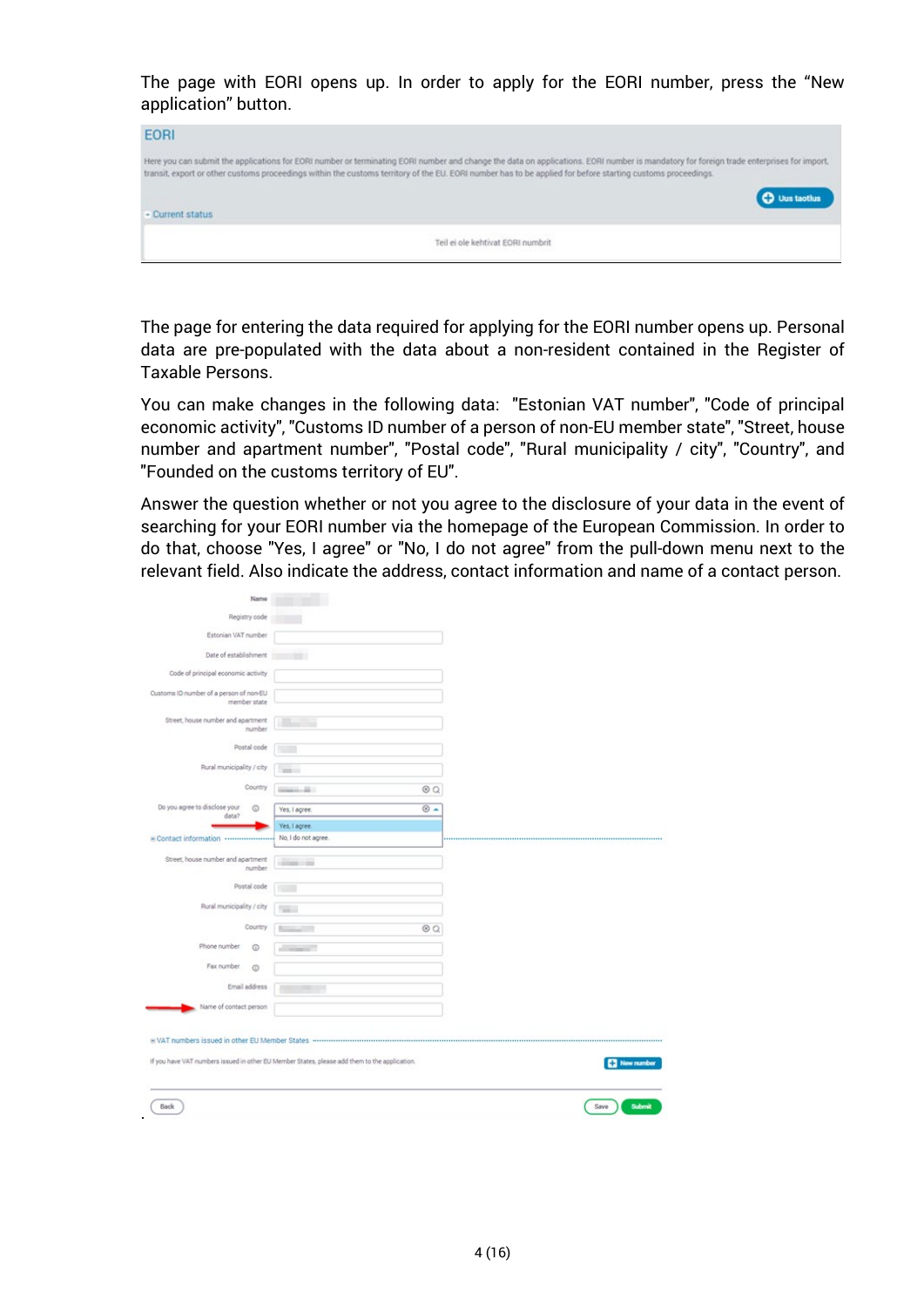In the field "Estonian VAT number", the VAT number issued to a person in Estonia is indicated.



In the field "Code of principal economic activity", the four-digit code of principal economic activity entered into the Commercial Register of a relevant member state, or a statistical classification of economic activities in the European Community, is indicated (NACE – National Activities Classification of Economics).

In the field "Customs ID number of a person of non-EU member state", the identification number/numbers are indicated if it/they has/have been issued to a person for the purposes related to customs by a competent institution of such third country, with which the agreement about mutual administrative aid on customs related issues is valid.

## <span id="page-4-0"></span>1.1. A person has not been issued VAT numbers in other countries of the European Union

If a person has not been issued VAT numbers in other countries of the European Union, press "Submit".

After you press "Save", data will be saved, so that you could continue filling out the application form later. The application will be saved with the status "Not submitted". If you select "Back", the submission of the application will be interrupted.

After you press the "Submit" button, the notification about the submission of the EORI data together with the application is displayed.

|                 | You do not have an active registered EORI number. |                         |
|-----------------|---------------------------------------------------|-------------------------|
| - Applications  |                                                   |                         |
| Submission date | Registration date                                 | Status                  |
| 13.03.2020      |                                                   | Not registered <b>O</b> |

The "Not registered" status means that the application has been submitted, but it has not been registered in the central register of the European Commission yet.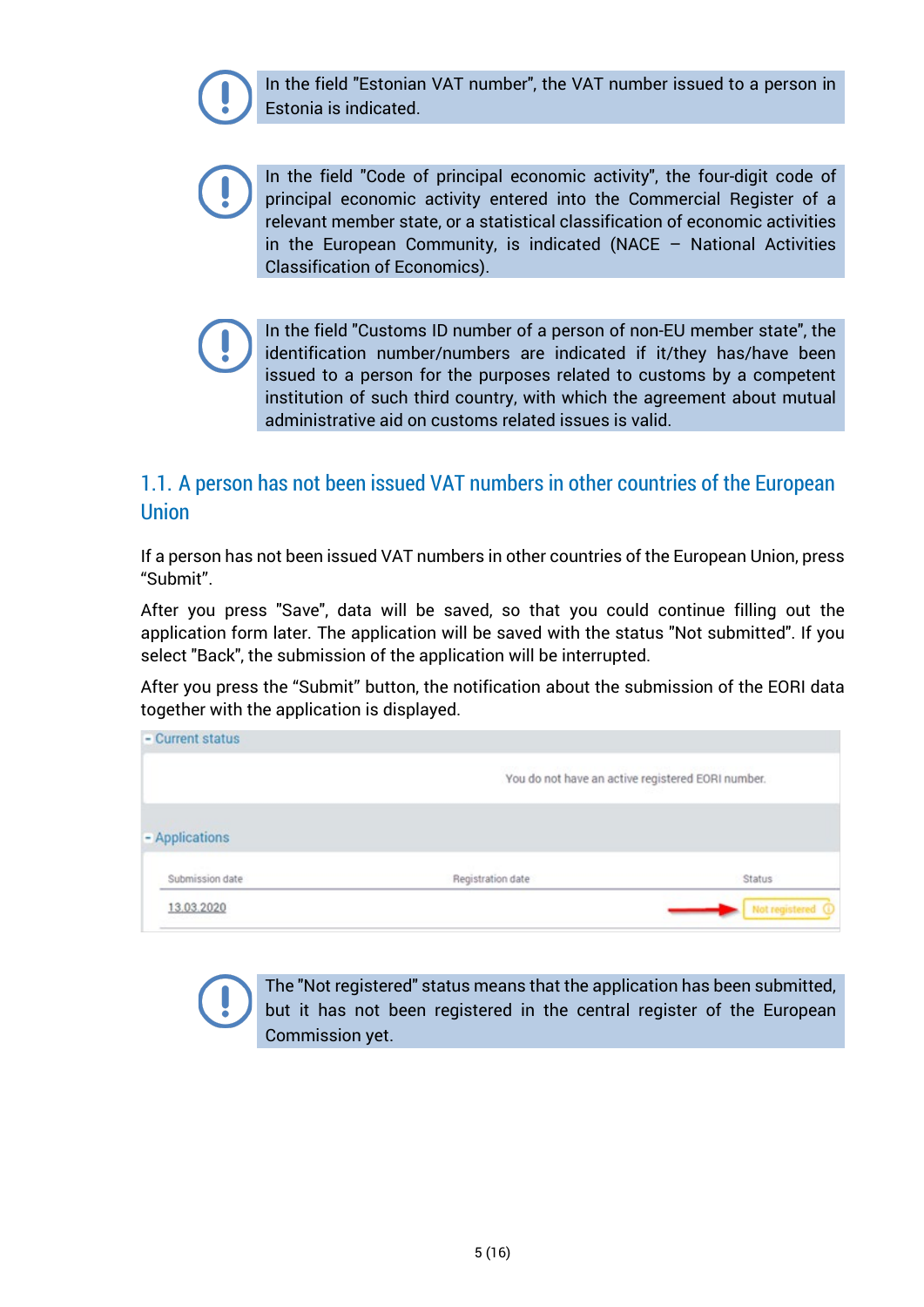After the EORI number is registered in the central register, it is displayed on the page with EORI data.

| - Current status |                           |        |
|------------------|---------------------------|--------|
|                  | Your valid EORI number is |        |
| - Applications   |                           |        |
| Submission date  | Registration date         | Status |
| 13.03.2020       | 13.03.2020                |        |

After the EORI number has been assigned, you can start using it in carrying out customs-related operations right away.

As usual, the data about a person is entered into the EORI central register within 24 hours. Within this time period, you cannot make changes in the data you have submitted.



The structure of the EORI number issued to a non-resident in Estonia is as follows: EE + a code of a non-resident.

### <span id="page-5-0"></span>1.2. A person has been issued VAT numbers in other countries of the European Union

If a person has been issued VAT numbers in other countries of the European Union, press the "Save" button to save data and then press "New number".



The page for adding VAT numbers issued in other EU countries opens up.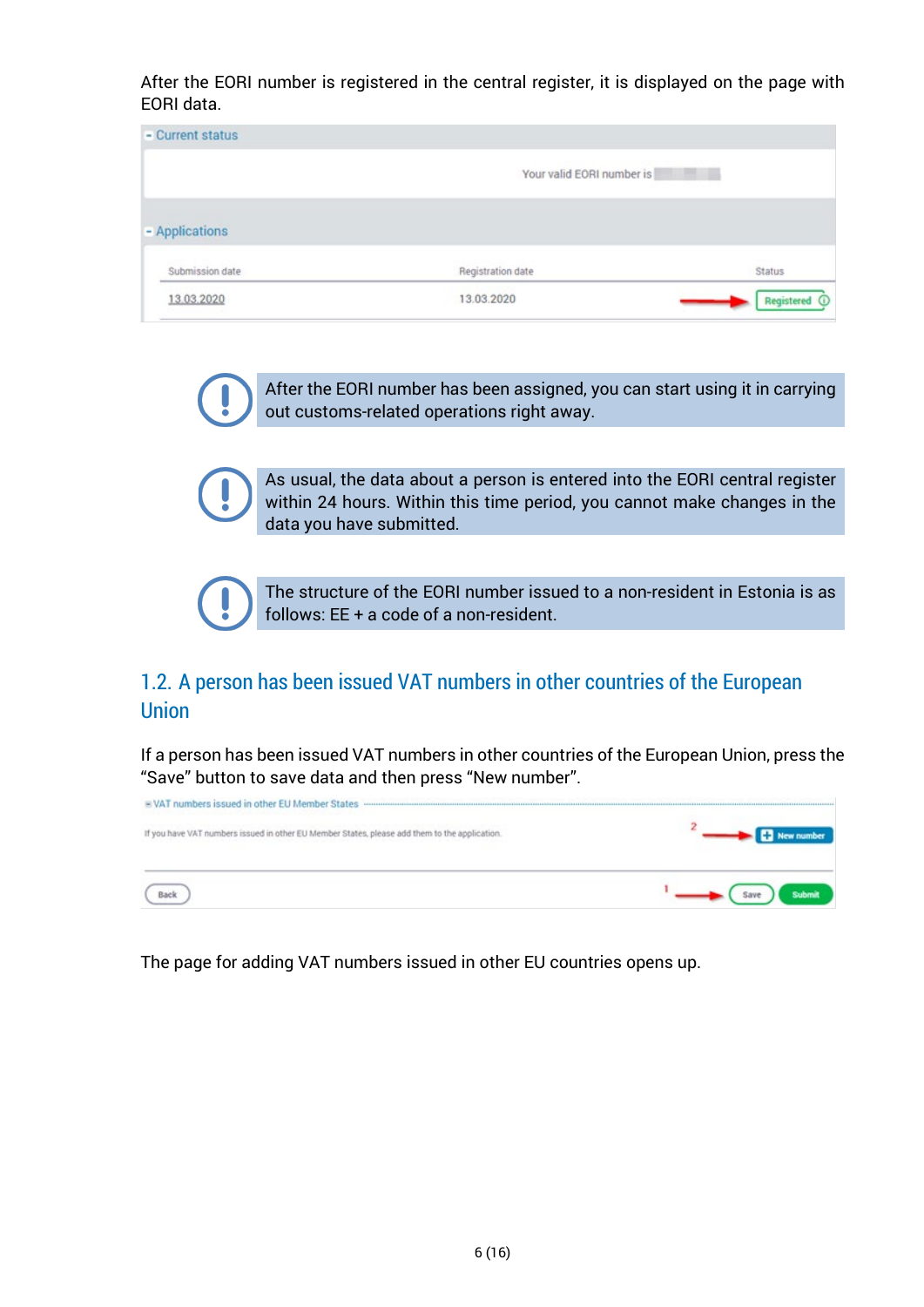In order to enter a VAT number, choose the member state that has issued a VAT number from the pull-down menu in the column "Country". Then enter the VAT number issued by the member state that you have selected beforehand in the column "VAT number" in the same line and press "Add".

| Country                       | VAT number |                                 |
|-------------------------------|------------|---------------------------------|
| Leia sobiv                    | Q          | Add<br>$\overline{\phantom{a}}$ |
|                               |            | ÷                               |
| Austria - AT                  |            |                                 |
| Belgium - BE<br>Bulgaria - BG |            |                                 |
|                               |            |                                 |

You can indicate up to 98 different VAT numbers registered in other EU countries.

In order to edit VAT numbers, press "Change" or "Delete" buttons.

Adding VAT number issued in other EU member states

| Country      |   | VAT number   |            |
|--------------|---|--------------|------------|
| Leia sobiv   | w |              | Add        |
| Belgium - BE |   | BE0099999999 |            |
| Finland - FI |   | FI00999999   | <b>SOL</b> |

You must confirm the deletion of a VAT number by pressing "Delete" or "Refuse". In order to go back to the page of submission of the application, press "Back".

Make sure that the numbers you have entered are correct and then press "Submit".

| E VAT numbers issued in other EU Member States ----<br>---------------------------------      |               |
|-----------------------------------------------------------------------------------------------|---------------|
| If you have VAT numbers issued in other EU Member States, please add them to the application. | New number    |
| Bach                                                                                          | Submit<br>Saw |

After submission, the page with EORI data is displayed, where you can see the date and status of EORI application.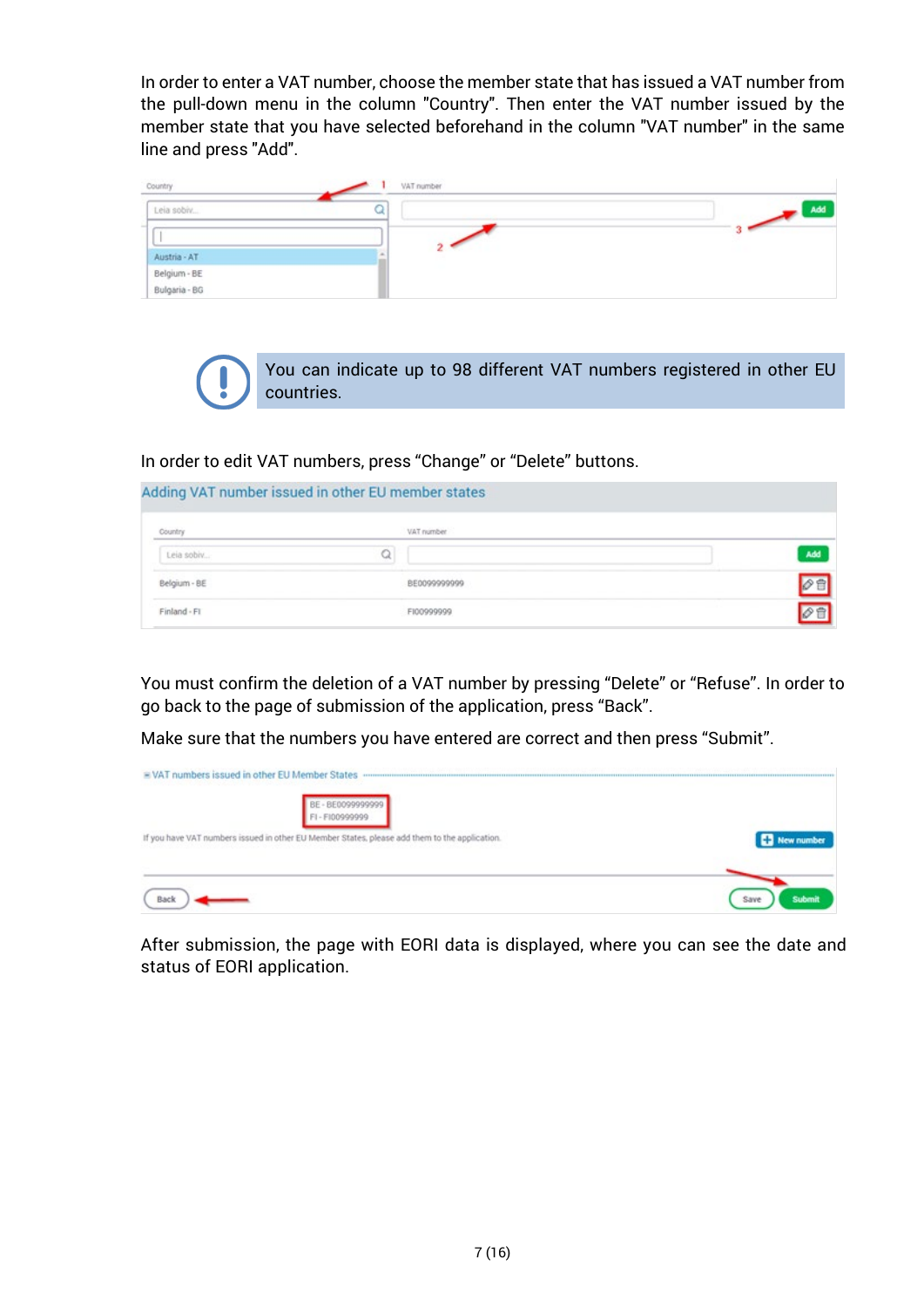| - Current status |                                                   |                         |
|------------------|---------------------------------------------------|-------------------------|
|                  | You do not have an active registered EORI number. |                         |
| - Applications   |                                                   |                         |
| Submission date  | Registration date                                 | Status                  |
| 13.03.2020       |                                                   | Not registered <b>O</b> |

The "Not registered" status means that the application has been submitted, but it has not been registered in the central register of the European Commission yet.

As usual, the data about a person is entered into the EORI central register within 24 hours. Within this time period, you cannot make changes in the data you have submitted.

After the EORI number has been registered in the central register, it is displayed on the page with EORI data.

| - Current status |                           |            |
|------------------|---------------------------|------------|
|                  | Your valid EORI number is |            |
| - Applications   |                           |            |
| Submission date  | Registration date         | Status     |
| 13.03.2020       | 13.03.2020                | Registered |

After the EORI number has been assigned, you can start using it in carrying out customs related operations right away.

The structure of the EORI number issued to a non-resident in Estonia is as follows: EE + a code of a non-resident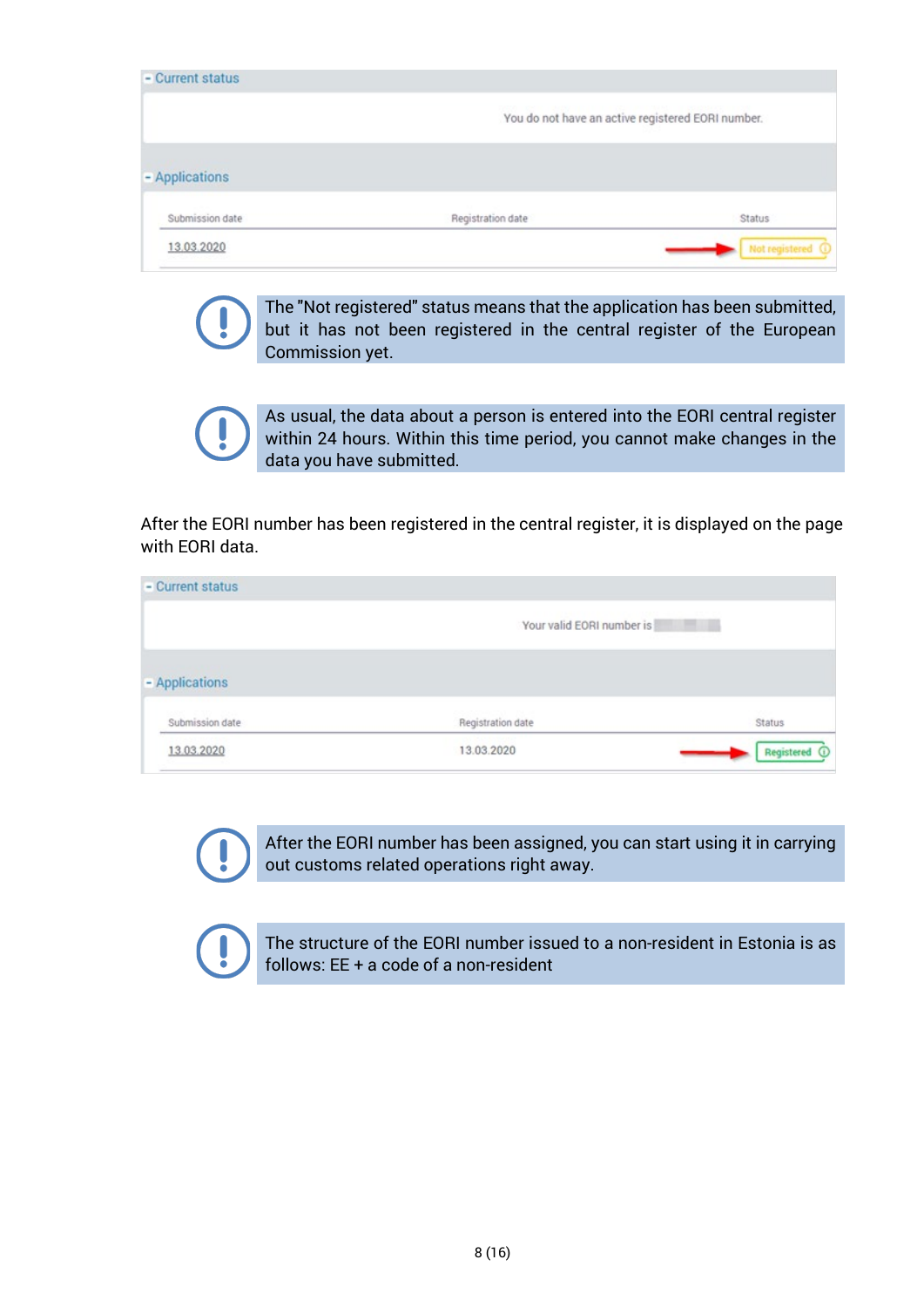## <span id="page-8-0"></span>2. Making changes in EORI data

If changes are made in the data of a non-resident registered in the Register of Taxable Persons of the Estonian Tax and Customs Board, it does not entail changes in the EORI data by default. A person must change them on his/her own at the e-MTA application.

In order to change EORI data, enter e-MTA and choose from the menu "Customs" > "Rights and obligations" > "EORI number application (EORI)".



#### The page with EORI opens up, where valid EORI data are displayed.

| - Current status |                           |               |
|------------------|---------------------------|---------------|
|                  | Your valid EORI number is |               |
| - Applications   |                           |               |
| Submission date  | Registration date         | <b>Status</b> |
|                  |                           |               |

#### In order to make changes in EORI data, press the "New application" button.

| <b>EORI</b>      |                                                                                                                                                                                                                                                                                                                                                        |
|------------------|--------------------------------------------------------------------------------------------------------------------------------------------------------------------------------------------------------------------------------------------------------------------------------------------------------------------------------------------------------|
|                  | Here you can submit the applications for EORI number or terminating EORI number and change the data on applications. EORI number is mandatory for foreign trade enterprises for import,<br>transit, export or other customs proceedings within the customs territory of the EU. EORI number has to be applied for before starting customs proceedings. |
| - Current status | New application                                                                                                                                                                                                                                                                                                                                        |
|                  | Your valid EORI number is                                                                                                                                                                                                                                                                                                                              |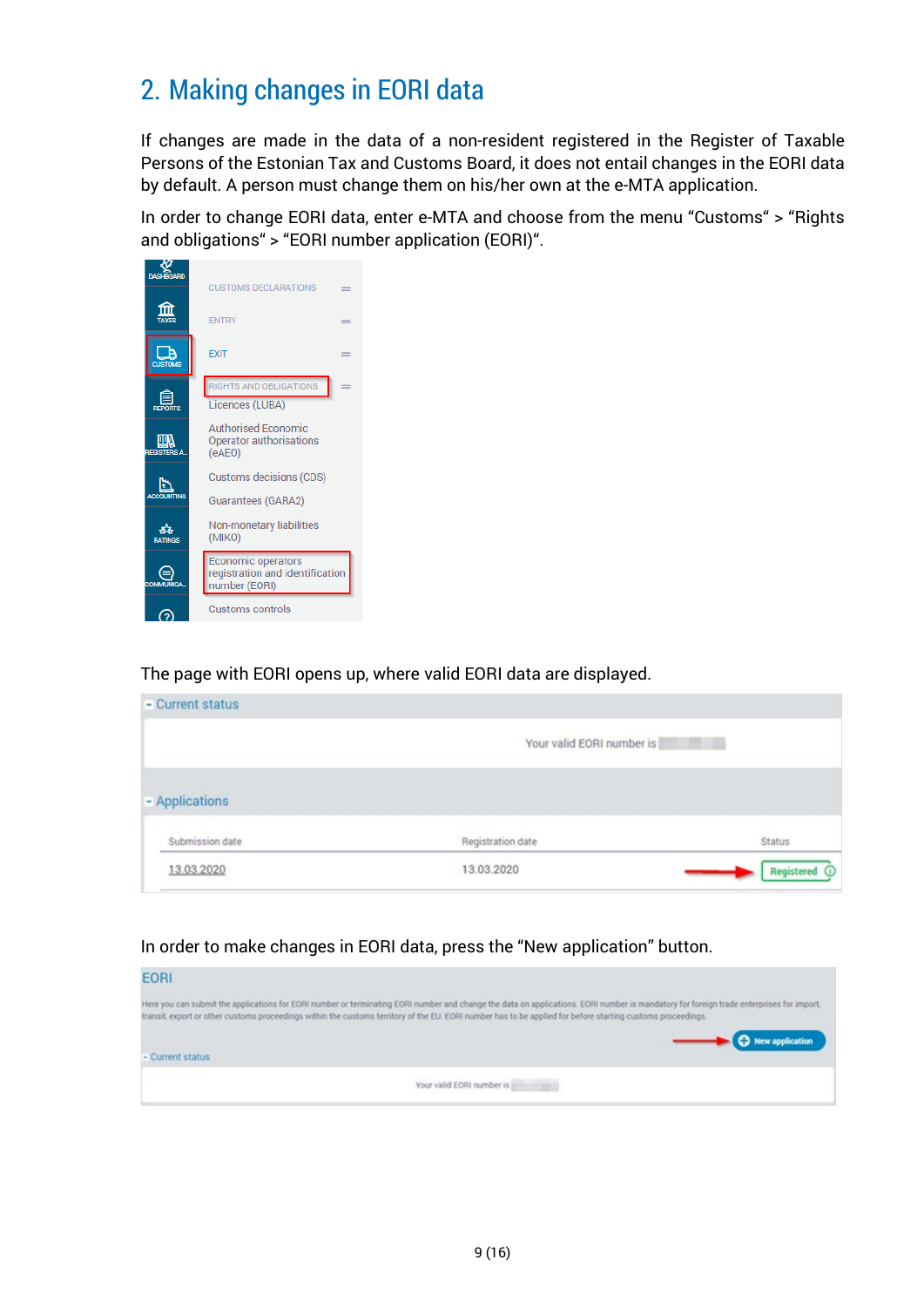The page with EORI data is displayed, where the data about a person from the latest application for the EORI number are displayed.

| Name                                                    |                             |
|---------------------------------------------------------|-----------------------------|
| Registry code                                           |                             |
| Estonian VAT number                                     |                             |
| Date of establishment                                   |                             |
| Code of principal economic activity                     |                             |
| Customs ID number of a person of non-EU<br>member state |                             |
| Street, house number and apartment<br>number            |                             |
| Postal code                                             | <b>South Ave.</b>           |
| Rural municipality / city                               | <b>Contract</b>             |
| Country                                                 | ΘC                          |
| Do you agree to disclose your<br>$^\circledR$<br>data?  | Yes, I agree.<br>$^{\circ}$ |
| E Contact information                                   |                             |
| Street, house number and apartment<br>number            |                             |
| Postal code                                             | <b>Control</b>              |
| Rural municipality / city                               | <b>Time</b>                 |
| Country                                                 | 00<br>a.                    |
| Phone number <sup>O</sup>                               | m.                          |
|                                                         |                             |
| Fax number @                                            |                             |
| Email address                                           |                             |

## <span id="page-9-0"></span>2.1. A person has not been issued VAT numbers in other countries of the European **Union**

If a person has not been issued VAT numbers in other countries of the European Union (VAT registration number), press "Submit".

After you press "Save", data will be saved, so that you could continue filling out the application form later. The application will be saved with the status "Not submitted". If you select "Back", the submission of the application will be interrupted.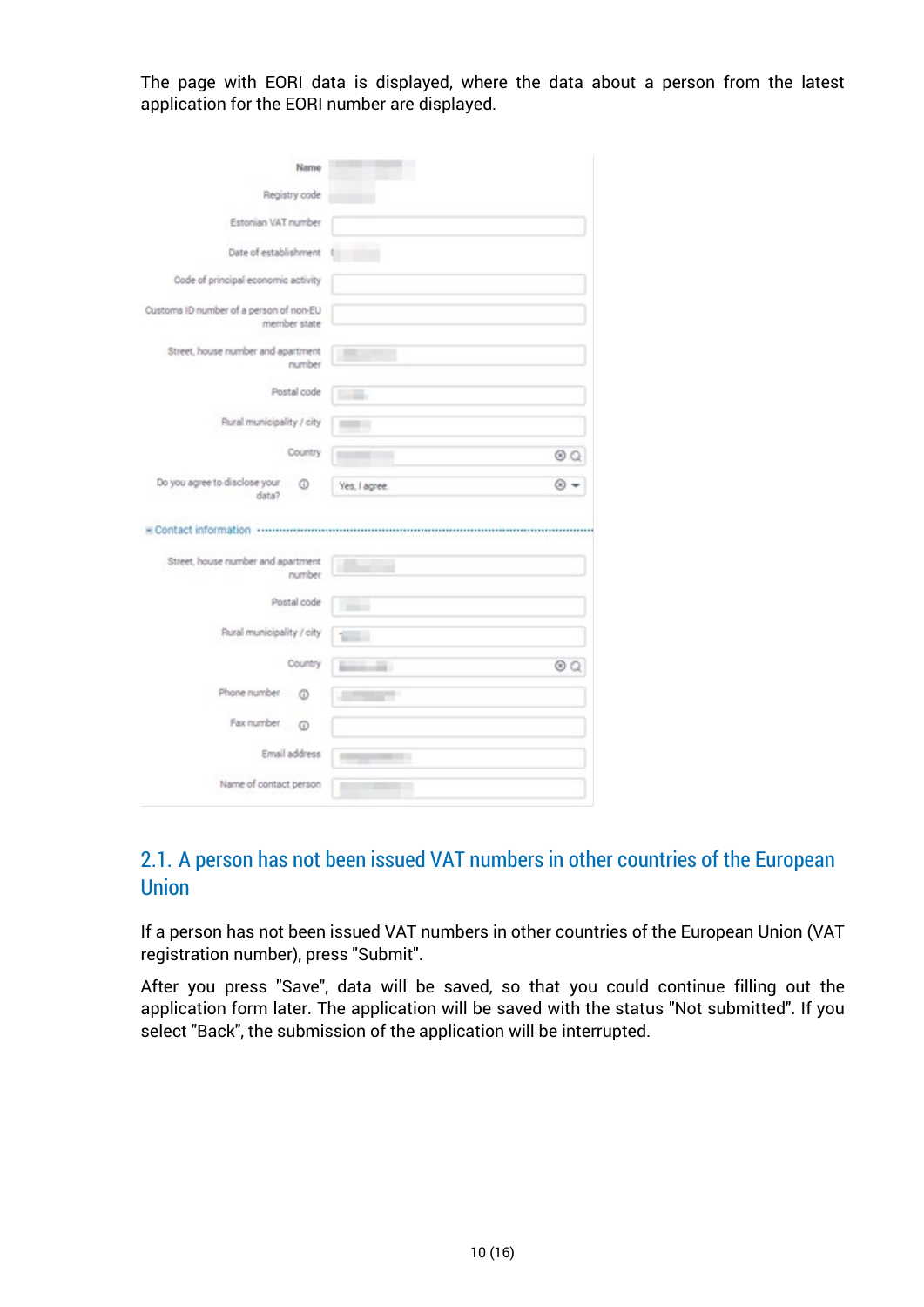After you have pressed "Submit", the notification concerning the submission of EORI data appears, together with the application.

| Application submitted successfully. |                                                                                                                                                                                                                                                                              |                  |
|-------------------------------------|------------------------------------------------------------------------------------------------------------------------------------------------------------------------------------------------------------------------------------------------------------------------------|------------------|
| <b>EORI</b>                         |                                                                                                                                                                                                                                                                              |                  |
|                                     | Here you can submit the applications for EORI number or terminating EORI number and change the data on applications. EORI number<br>transit, export or other customs proceedings within the customs territory of the EU. EORI number has to be applied for before starting c |                  |
| - Current status                    |                                                                                                                                                                                                                                                                              |                  |
|                                     | Your valid EORI number is EE12788140.                                                                                                                                                                                                                                        |                  |
| - Applications                      |                                                                                                                                                                                                                                                                              |                  |
| Submission date                     | Registration date                                                                                                                                                                                                                                                            | <b>Status</b>    |
| 14.03.2020                          |                                                                                                                                                                                                                                                                              | Not registered ( |

The "Not registered" status means that the application has been submitted, but it has not been registered in the central register of the European Commission yet.

After the EORI number is registered in the central register, it is displayed on the page with EORI data.

| - Current status |                           |                   |  |
|------------------|---------------------------|-------------------|--|
|                  | Your valid EORI number is |                   |  |
| - Applications   |                           |                   |  |
| Submission date  | Registration date         | <b>Status</b>     |  |
| 14.03.2020       | 14.03.2020                | Registered        |  |
| 13.03.2020       | 13.03.2020                | <b>Registered</b> |  |

As usual, the data about a person is entered into the EORI central register within 24 hours. Within this time period, you cannot make changes in the data you have submitted.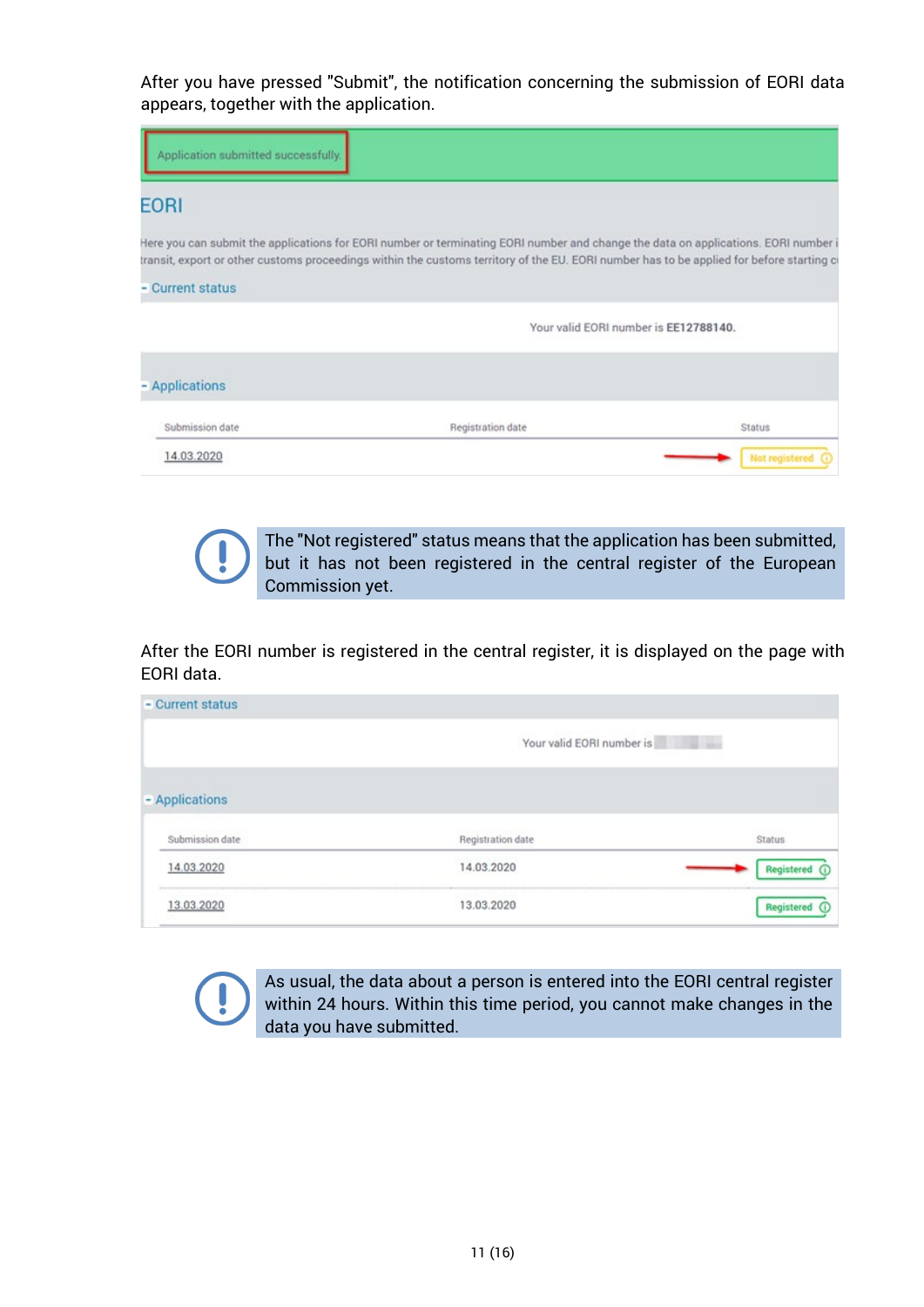## <span id="page-11-0"></span>2.2. A person has been issued VAT numbers in other countries of the European Union

If a person has been issued VAT numbers in other countries of the European Union, press the "Save" button to save data and then press "New number".



The page for adding VAT numbers issued in other EU countries opens up.

In order to enter a VAT number, choose the member state that has issued a VAT number from the pull-down menu in the column "Country". Then enter the VAT number issued by the member state that you have selected beforehand in the column "VAT number" in the same line and press "Add".

| Country                       | VAT number |                      |
|-------------------------------|------------|----------------------|
| Leia sobiv                    | ш          | Add<br>$\mathcal{L}$ |
| <b>Contract</b>               |            |                      |
| Austria - AT                  |            |                      |
| Belgium - BE<br>Bulgaria - BG |            |                      |
|                               |            |                      |

You can indicate up to 98 different VAT numbers registered in other EU countries.

In order to edit VAT numbers, press "Change" or "Delete" buttons".

| Adding VAT number issued in other EU member states |   |              |               |
|----------------------------------------------------|---|--------------|---------------|
| Country                                            |   | VAT number   |               |
| Leia sobiv                                         | Q |              | Add           |
| Belgium - BE                                       |   | BE0099999999 | $\sim$ $\sim$ |
| Finland - Fl                                       |   | FI00999999   |               |

You must confirm the deletion of a VAT number by pressing "Delete" or "Refuse". In order to go back to the page of submission of the application, press "Back".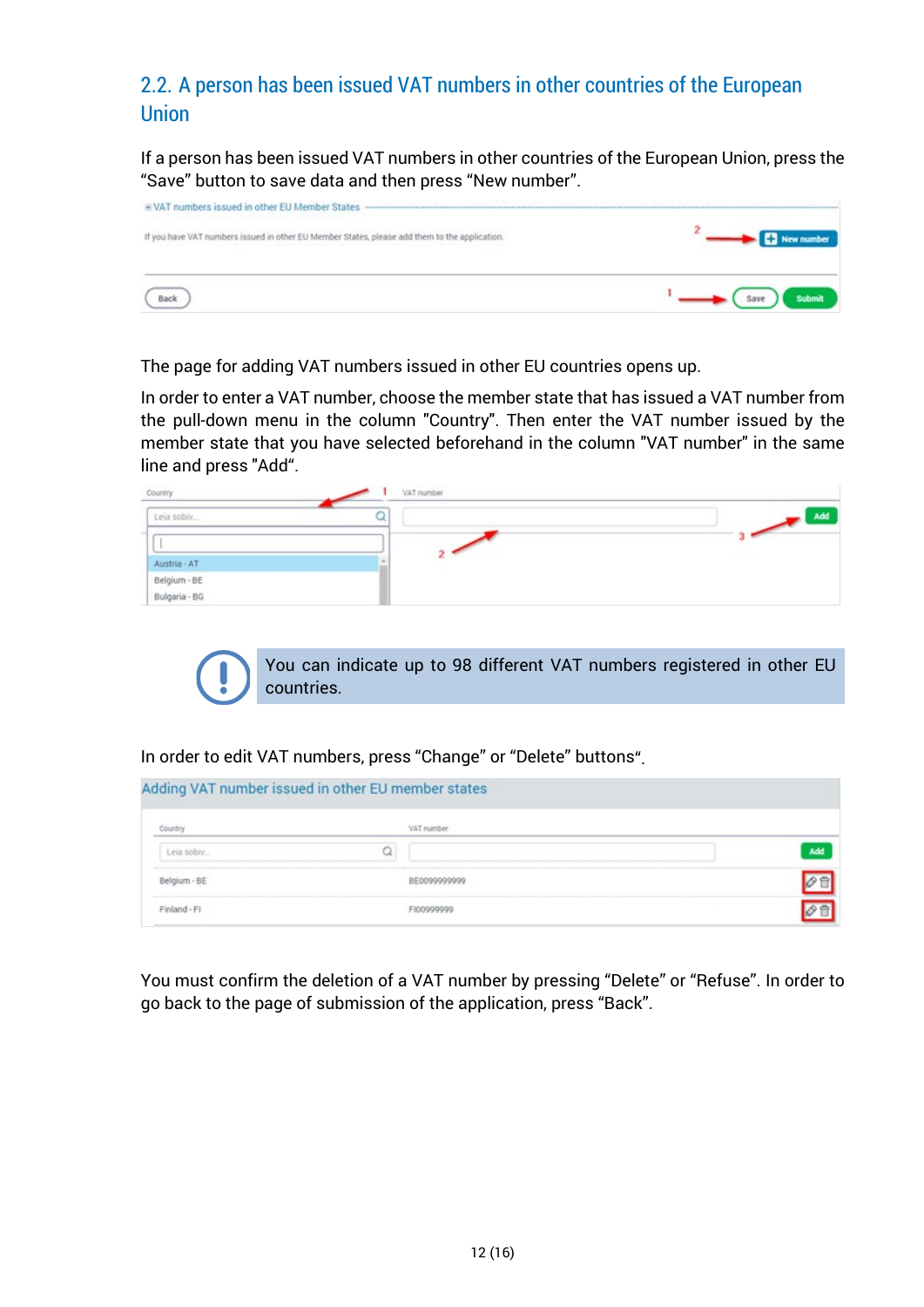Make sure that you have entered the correct numbers, and then press "Submit".



After submission, the page with the EORI data is displayed with the date and status of submission of EORI application.

| Application submitted successfully. |                                                                                                                                                                                                                                                                                 |                |
|-------------------------------------|---------------------------------------------------------------------------------------------------------------------------------------------------------------------------------------------------------------------------------------------------------------------------------|----------------|
| EORI                                |                                                                                                                                                                                                                                                                                 |                |
|                                     | Here you can submit the applications for EORI number or terminating EORI number and change the data on applications. EORI number i<br>transit, export or other customs proceedings within the customs territory of the EU. EORI number has to be applied for before starting co |                |
| - Current status                    |                                                                                                                                                                                                                                                                                 |                |
|                                     | Your valid EORI number is EE12788140.                                                                                                                                                                                                                                           |                |
| - Applications                      |                                                                                                                                                                                                                                                                                 |                |
| Submission date                     | Registration date                                                                                                                                                                                                                                                               | Status         |
| 14.03.2020                          |                                                                                                                                                                                                                                                                                 | Not registered |

After the EORI number is registered in the central register, it is displayed on the page with EORI data.

| - Current status |                           |               |
|------------------|---------------------------|---------------|
|                  | Your valid EORI number is |               |
| - Applications   |                           |               |
| Submission date  | Registration date         | <b>Status</b> |
| 14.03.2020       | 14.03.2020                | Registered    |
| 13.03.2020       | 13.03.2020                | Registered    |

As usual, the data about a person is entered into the EORI central register within 24 hours. Within this time period, you cannot make changes in the data you have submitted.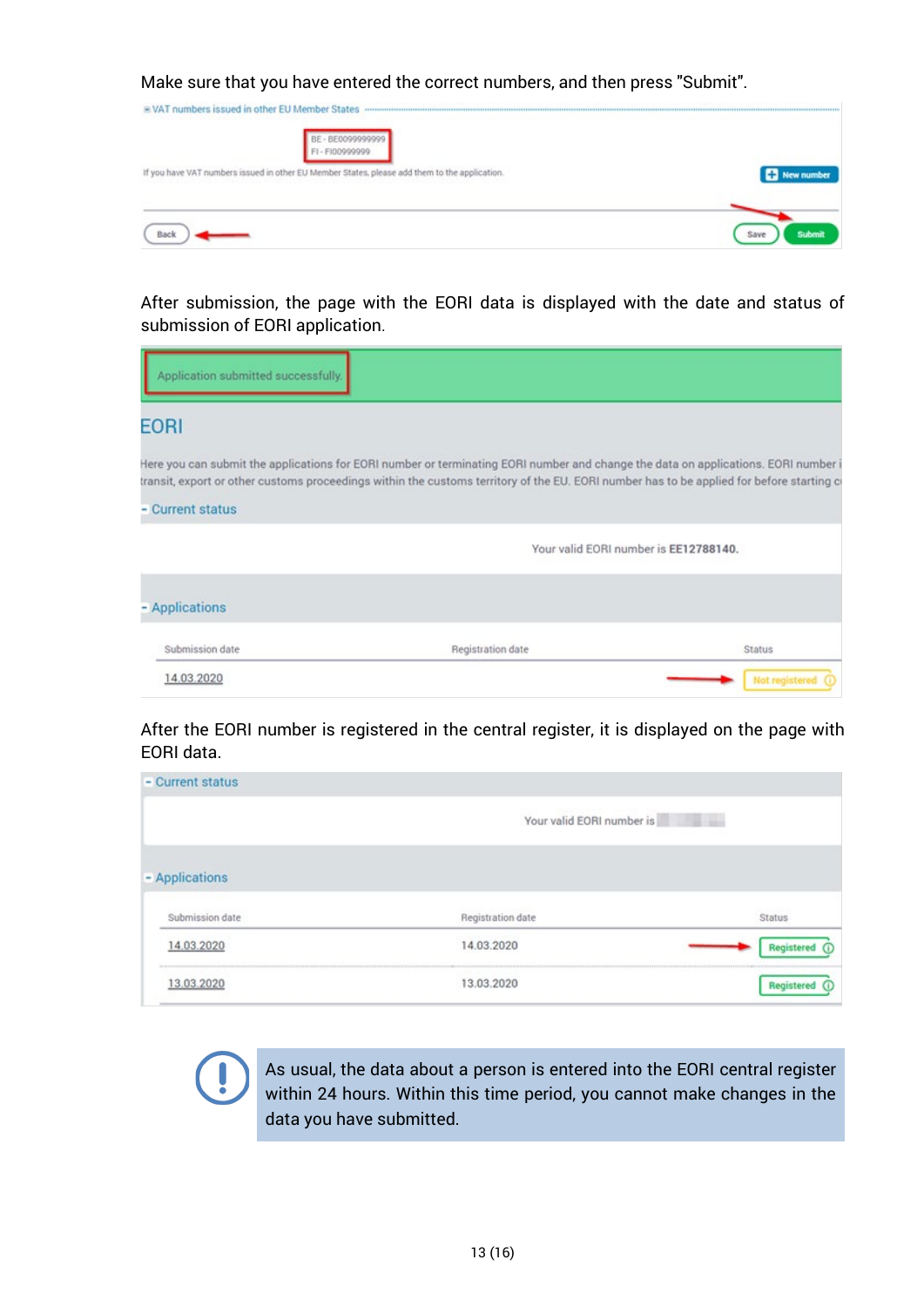## <span id="page-13-0"></span>3. Closing EORI number

If a person wants to close the EORI number (for example, it has been registered by mistake, or the company is terminating its activities), it can be done by submitting a new EORI application, by adding the date of termination of the term of validity of the EORI number.

In order to close the EORI number, enter e-MTA and choose from the menu "Customs" > "Rights and obligations" > "Economic operators registration and identification number (EORI)".



The page with EORI data opens up, where the latest registered EORI data are displayed.

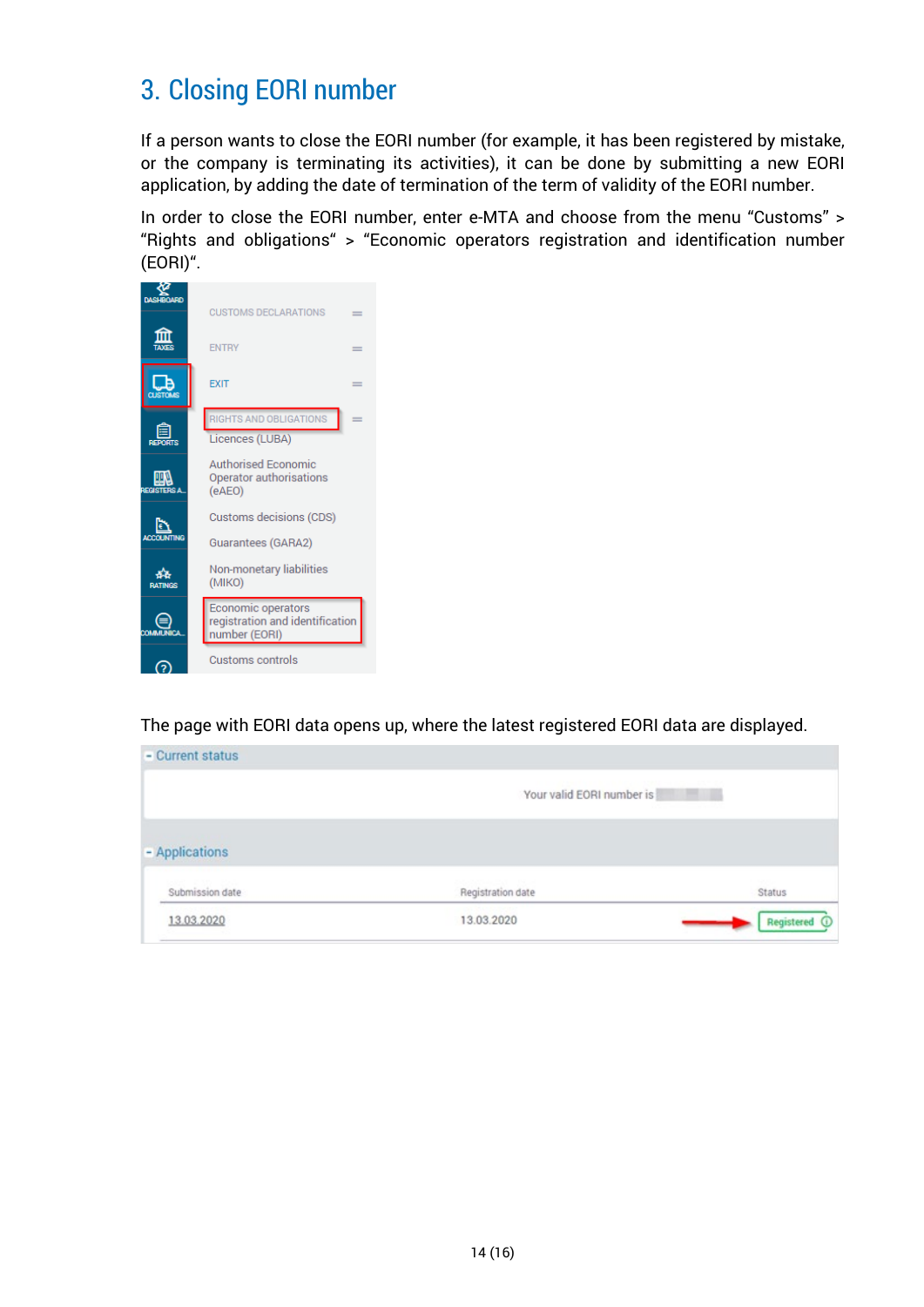Press the button "New application".

| <b>EORI</b>      |                                                                                                                                                                                                                                                                                                                                                                           |
|------------------|---------------------------------------------------------------------------------------------------------------------------------------------------------------------------------------------------------------------------------------------------------------------------------------------------------------------------------------------------------------------------|
|                  | Here you can submit the applications for EORI number or terminating EORI number and change the data on applications. EORI number is mandatory for foreign trade enterprises for import.<br>transit, export or other customs proceedings within the customs territory of the EU. EORI number has to be applied for before starting customs proceedings.<br>New application |
| - Current status |                                                                                                                                                                                                                                                                                                                                                                           |
|                  | Your valid EORI number is                                                                                                                                                                                                                                                                                                                                                 |

The page with EORI data opens up with pre-populated data about a person contained in the Registry of Taxable Persons.

Enter the date manually or choose the date using the calendar button in the field "Expiry date of the EORI number", from which you wish to end the term of validity of the EORI number. Then press the "Submit" button.

| EORI number                         |            |                |                 |               |    |    |             |    |
|-------------------------------------|------------|----------------|-----------------|---------------|----|----|-------------|----|
| Expiry date of the EORI number      | dd.mm.yyyy |                |                 |               |    |    |             |    |
| Name                                |            |                | <march></march> |               |    |    | 2020 ><br>◟ |    |
|                                     |            | Mo             | Tu              | We            | Th | Fr | Sa          | Su |
| Registry code                       |            | 21             | 25              | 26            | 27 | 28 | 29          | 1  |
| VAT number                          |            | $\overline{2}$ | 3               | $\mathcal{A}$ | 5  | 6  | 7           | 8  |
| Date of establishment               |            | 9              | 10              | 11            | 12 | 13 | 14<br>ı     | 15 |
|                                     |            | 16             | 17              | 18            | 19 | 20 | 21          | 22 |
| Code of principal economic activity |            | 23             | 24              | 25            | 26 | 27 | 28          | 29 |
| Address                             |            | 30             | 31              | ٦             | ž  | 3  | d.          | ъ  |

The date of the end of the term of validity of the EORI number cannot be in the past!